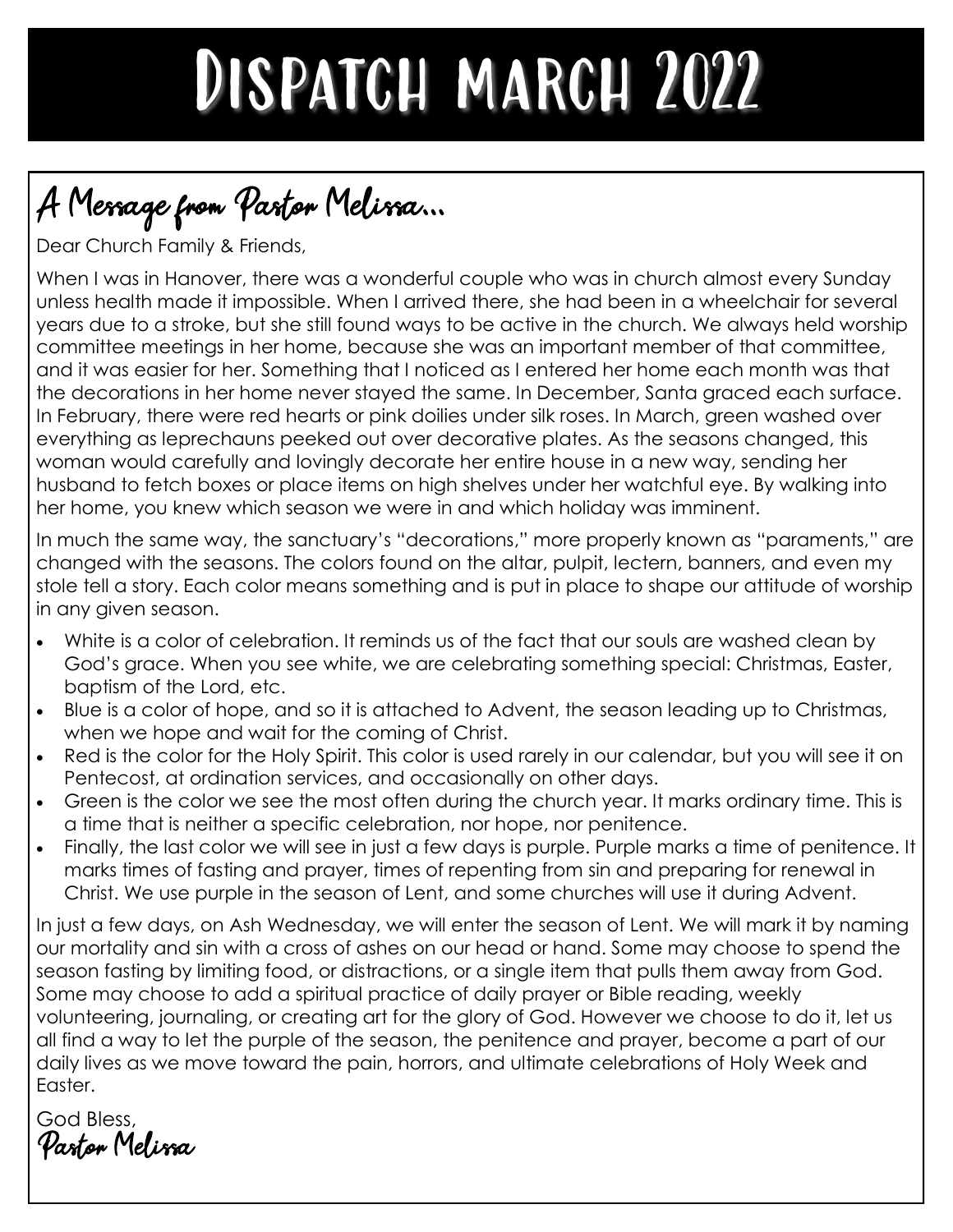### March Birthdays

| March 2nd  |
|------------|
| March 8th  |
| March 15th |
| March 31st |
|            |

Trenton Miller Marcia Gard Susan Kime Randall Vollmar

### MARCH ANNIVERSARY

March 22nd Don & Joyce Metzler-Smith

## MARCH LITURGISTS

| March 6th   | Karen Weeber     |
|-------------|------------------|
| March 13th. | Jane Hunsberger  |
| March 20th. |                  |
| March 27th  | Carolyn Anderson |

## March Altar Flowers

March 13th

March 6th Terri Ganger *In memory of Millicent Morros*

March 20th Jana Workman *In memory of my sisters*

#### March 27th

**Save The Date! Women's Retreat** Saturday, April 23rd - 10 AM - 2 PM

## Wednesday Night Dinners in March

March 2nd March 9th Kay Adkins March 16th March 23rd

March 30th

*\*If no one signs up to prepare the meal there will be no meal that evening. Be sure to watch your e-mail or check with the office to see if we will be serving a meal that evening!*

## **Holy Week Activities**

Sunday, April 10th Palm Sunday & Palm Processional Thursday, April 14th Maundy Thursday Service, 6 PM *Worship, Supper & Communion* Friday, April 15th Good Friday Service, 7 PM Saturday, April 16th Walk Thru The Bible, 10 AM - 2 PM Sunday, April 17th Easter Sunrise Service, 7 AM *Outdoors, weather permitting* Easter Breakfast after Sunrise Service Easter Egg Hung, 9 AM Easter Worship Service, 10 AM

# **DUMC Shut In Ministry**

*Some information concerning our Shut-Ins has been updated. Contact the church office for the updated copy of the Shut-In list,*

*or pick up a paper copy of the newsletter*

*in the church lobby on Sunday Morning.*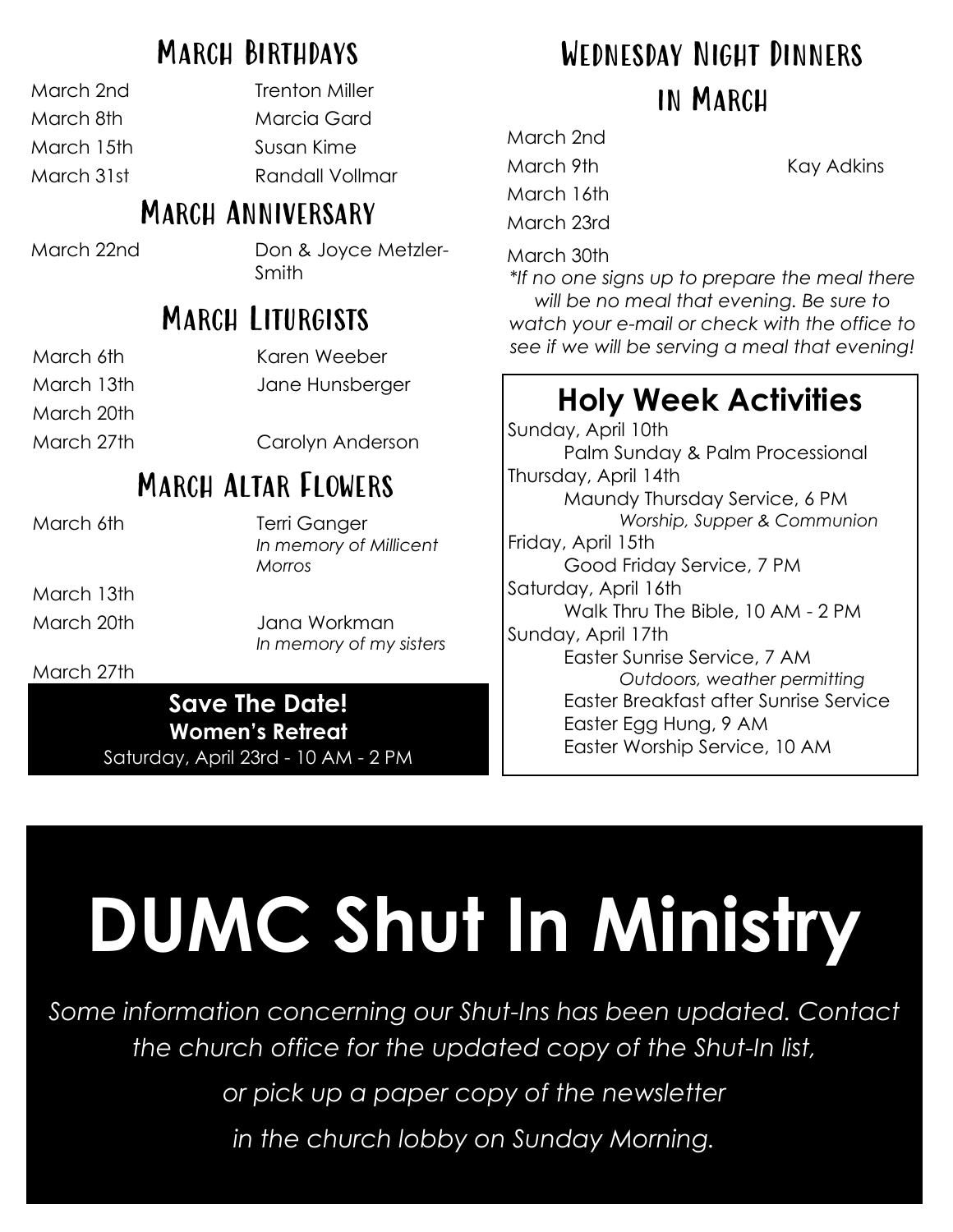| <b>March 2022</b><br><b>Dunlap United Methodist Church</b>                                            |                                                                        |                                          |                                                                                                                                                     |                 |                |          |  |  |
|-------------------------------------------------------------------------------------------------------|------------------------------------------------------------------------|------------------------------------------|-----------------------------------------------------------------------------------------------------------------------------------------------------|-----------------|----------------|----------|--|--|
| <b>Sunday</b>                                                                                         | <b>Monday</b>                                                          | <b>Tuesday</b>                           | Wednesday                                                                                                                                           | <b>Thursday</b> | <b>Friday</b>  | Saturday |  |  |
|                                                                                                       |                                                                        | $\mathbf{1}$                             | $\overline{2}$<br>Wednesday<br><b>Ministries:</b><br>6PM: Meal<br>6:30 PM: Ash<br>Wednesday<br>Service<br>Choir &<br>Handbells<br>following service | 3               | $\overline{4}$ | 5        |  |  |
| 6<br><b>CCS Sunday</b><br>Communion<br>Sunday<br>Fellowship<br>Time<br>5:00 PM:<br><b>Bible Study</b> | $\overline{7}$<br>7:00 PM:<br>Staff/Parish<br>Committee                | 8                                        | 9<br>SWANS: 1 PM<br>Wednesday<br><b>Ministries:</b><br>6PM: Meal<br>6:30 PM:<br>Ministries<br>6:30 PM: Choir<br>7:30 PM:<br>Handbells               | 10              | 11             | 12       |  |  |
| 13<br>5:00 PM:<br><b>Bible Study</b>                                                                  | 14<br>6:00 PM:<br>W.O.N.<br>Committee<br>7:00 PM:<br>Church<br>Council | 15<br>6:00 PM:<br>Preschool<br>Committee | 16<br>Wednesday<br><b>Ministries:</b><br>6PM: Meal<br>6:30 PM:<br>Ministries<br>6:30 PM: Choir<br>7:30 PM:<br>Handbells                             | 17              | 18             | 19       |  |  |
| 20<br>5:00 PM:<br><b>Bible Study</b>                                                                  | 21                                                                     | 22<br>6:30 PM:<br>Trustee<br>Committee   | 23<br>Wednesday<br><b>Ministries:</b><br>6PM: Meal<br>6:30 PM:<br>Ministries<br>6:30 PM: Choir<br>7:30 PM:<br>Handbells                             | 24              | 25             | 26       |  |  |
| 27<br>5:00 PM:<br><b>Bible Study</b>                                                                  | 28                                                                     | 29                                       | 30<br>Wednesday<br><b>Ministries:</b><br>6PM: Meal<br>6:30 PM:<br>Ministries<br>6:30 PM: Choir<br>7:30 PM:<br>Handbells                             | 31              |                |          |  |  |